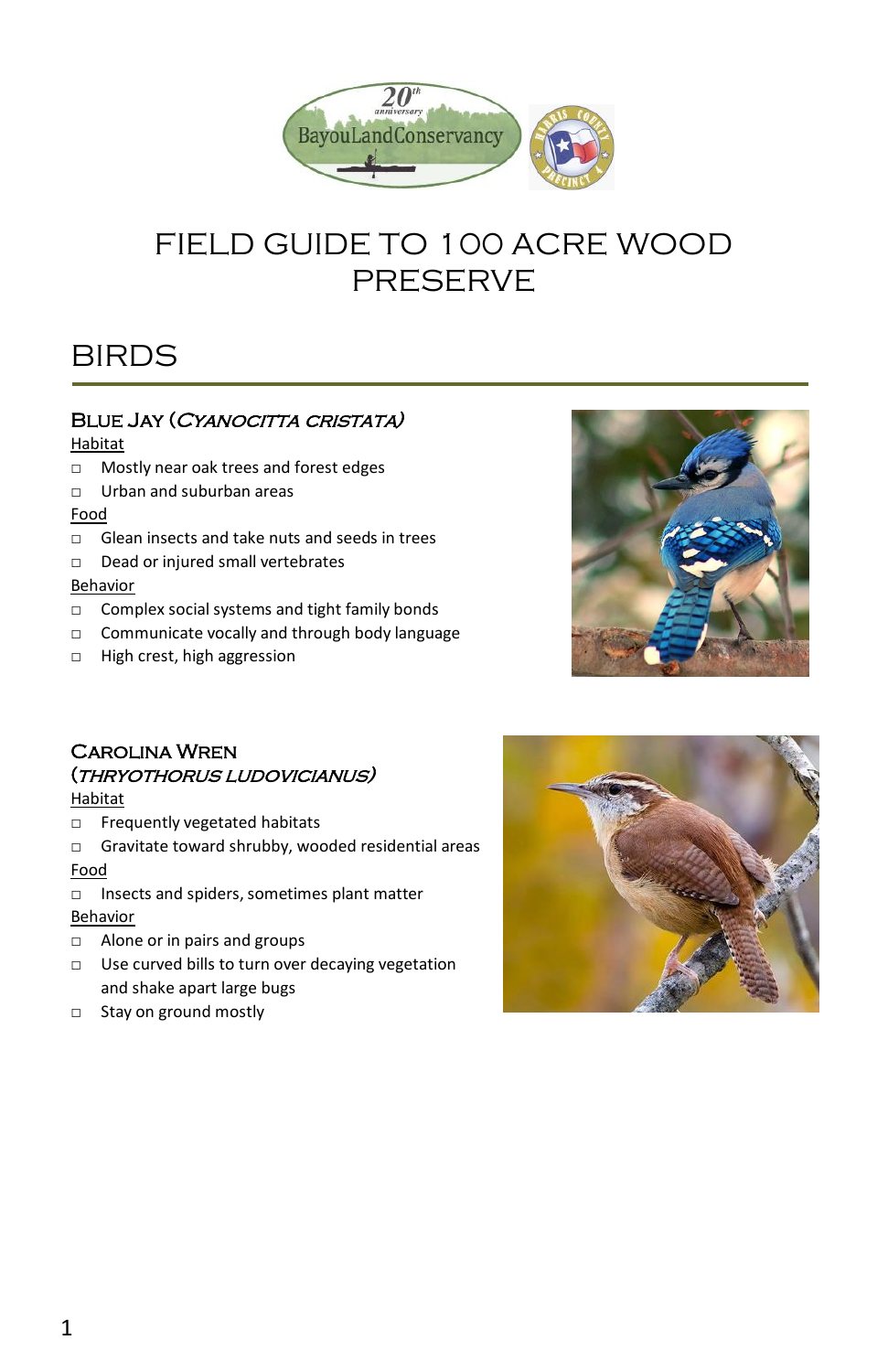

# Eastern Bluebird (Sialia sialis)

#### Habitat

- □ Open country around trees with little understory
- □ Common along pastures, fields, parks

#### Food

- □ Insects (caterpillars, beetles crickets, grasshoppers…) and fruit (sumac, blueberries, black cherry…)
- □ Rarely salamanders, shrews, snakes, lizards Behavior
- □ Perch on wires and fence posts



# Great Blue Heron (Ardea herodias)

#### Habitat

□ Freshwater and saltwater habitats, sometimes grasslands and agricultural fields

#### Food

□ Nearly anything within striking distance (fish, reptiles, insects, birds)

#### Behavior

- □ Wades slowly or stands still watching for prey
- □ In flight neck folds in "S" shape
- □ Elaborate courtship rituals

# RED-SHOULDERED HAWK (BUTEO LINEATUS)

#### Habitat

□ Stands with open subcanopies, suburban areas

# Food

- □ Small mammals
- □ Reptiles and amphibians
- □ Crayfish

#### Behavior

- □ Soar in a circular pattern
- □ Perch and waits for prey to pass below



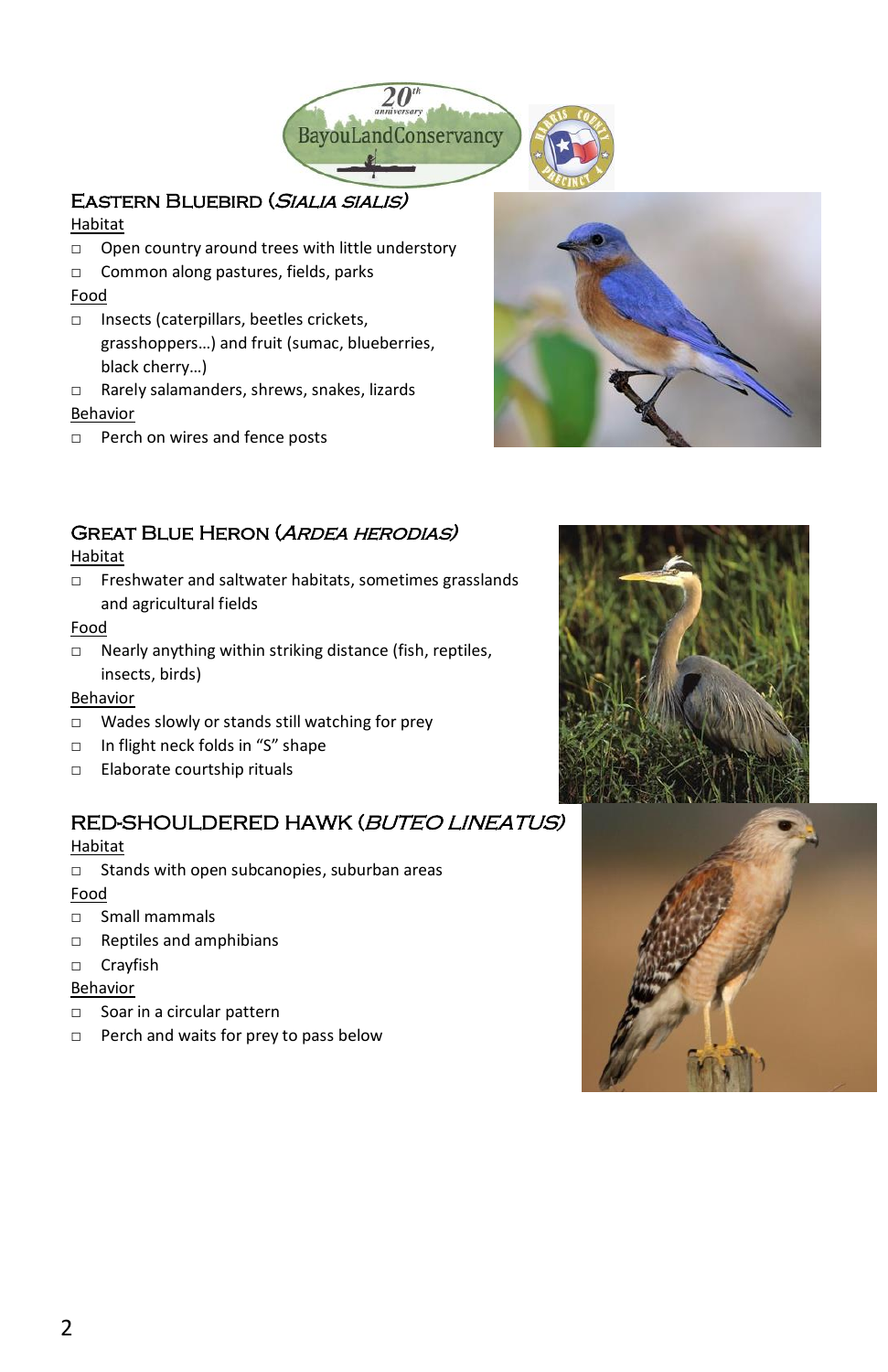

# TURKEY VULTURE (CATHARTES AURA)

# Habitat

- □ Open areas, along roadsides and at landfills
- □ Roost on high secluded spots

# Food

- □ Carrion (mostly mammals but sometimes reptiles and fish
- □ Preferably dead animals, never attack living prey Behavior
- □ Slow, teetering flight style
- □ On ground move with ungainly hops
- □ Feed one at a time

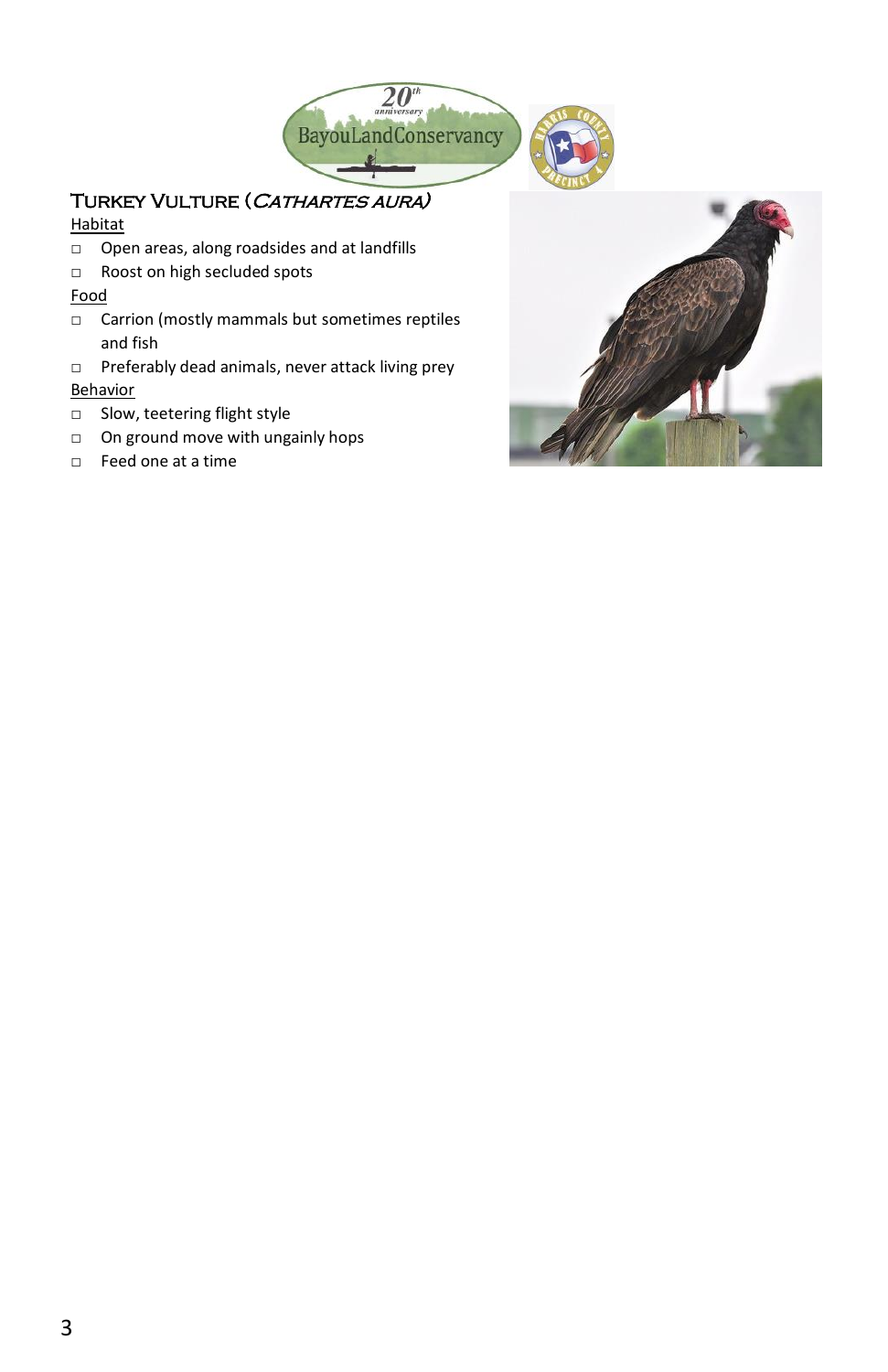

# SPIDERS & INSECTS j

**SPIDERS** 

# JUMPING SPIDER (PHIDIPPUS SP.)

Habitat

- □ Tropical and temperate forests, scrub lands, deserts Food
- □ Insects
- □ Nectar
- Behavior
- □ Diurnal (daytime) hunter
- □ Can leap several times longer than its body width onto its prey
- □ Uses venom to immobilize prey

#### Size

 $-2.0 - 25.0$  mm



# WOLF SPIDER (RABIDOSA RABIDA)

# Habitat

□ Open grasslands, suburban lawns, deciduous forests, sandy soil and wet terrain

# Food

□ Mainly insects

# **Behavior**

- □ Live on ground and hunt for prey at night
- □ Do not spin webs

# Size

 $\Box$  2.2 - 35.0 mm



# DRAGONELIES

# Blue Dasher (Pachydiplax longipennis)

# Habitat

- □ Ponds, lakes, marshes, bogs, still water
- □ Larvae highly tolerant of poor water wetlands Food
- □ Tiny flying insects

# Size

 $\Box$  25-43 mm

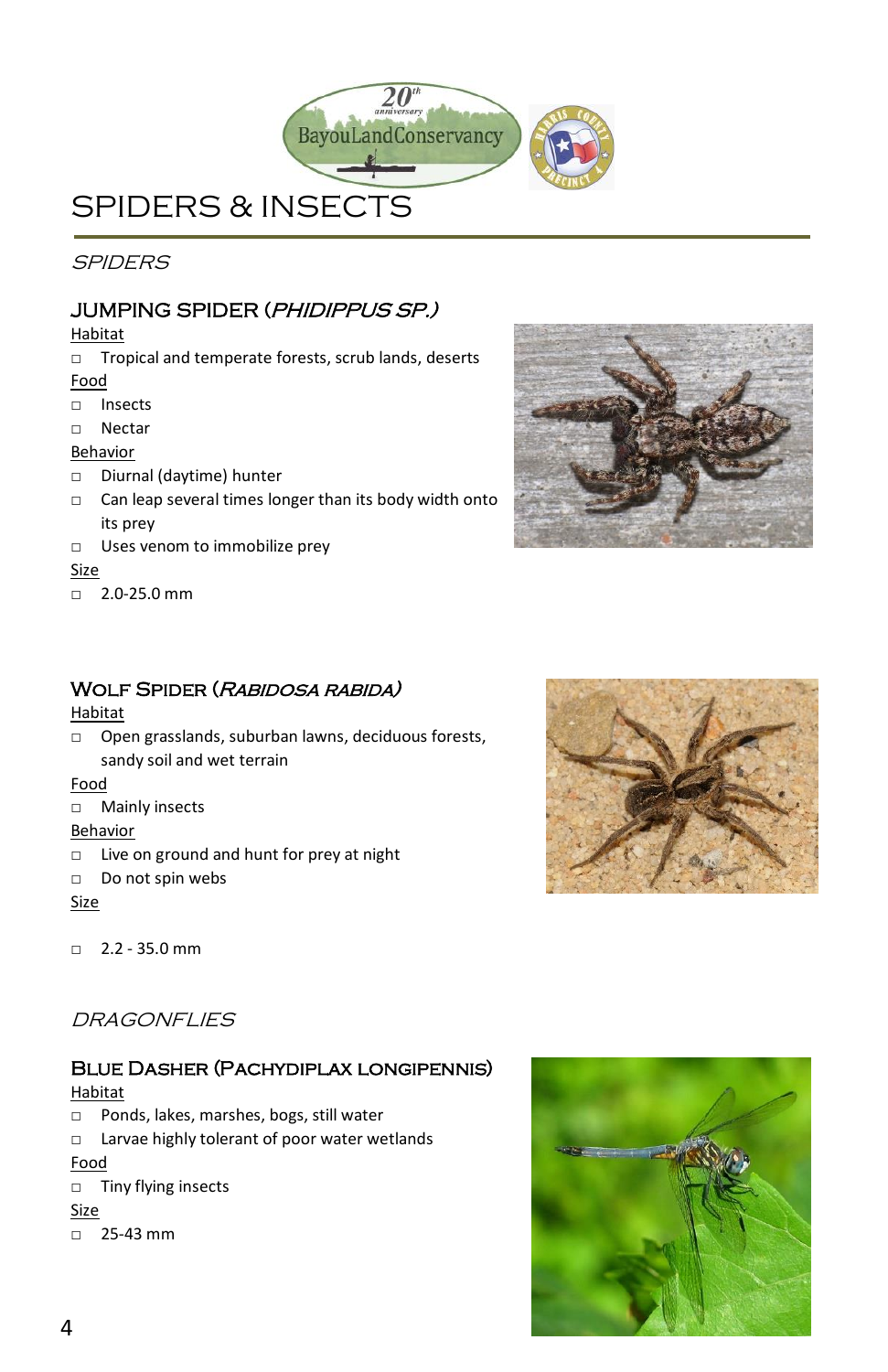

# CALICO PENNANT (CELITHEMIS ELISA)

Habitat □ Ponds, lakes with marshy borders Food □ Forage in fields Size □ 3.0 cm



# Eastern Pondhawk (erythemis simplicicollis)

Habitat □ Primarily ponds Food □ Small flying insects Size □ 36-48 mm



**BUTTERFLIES** 

# LITTLE WOOD SATYR (MEGISTO CYMELA)

Habitat □ Grassy woods and openings Food □ Sap, aphid honeydew, and flower nectar Wing Span  $\Box$  1  $\frac{1}{2}$  - 1 7/8 in

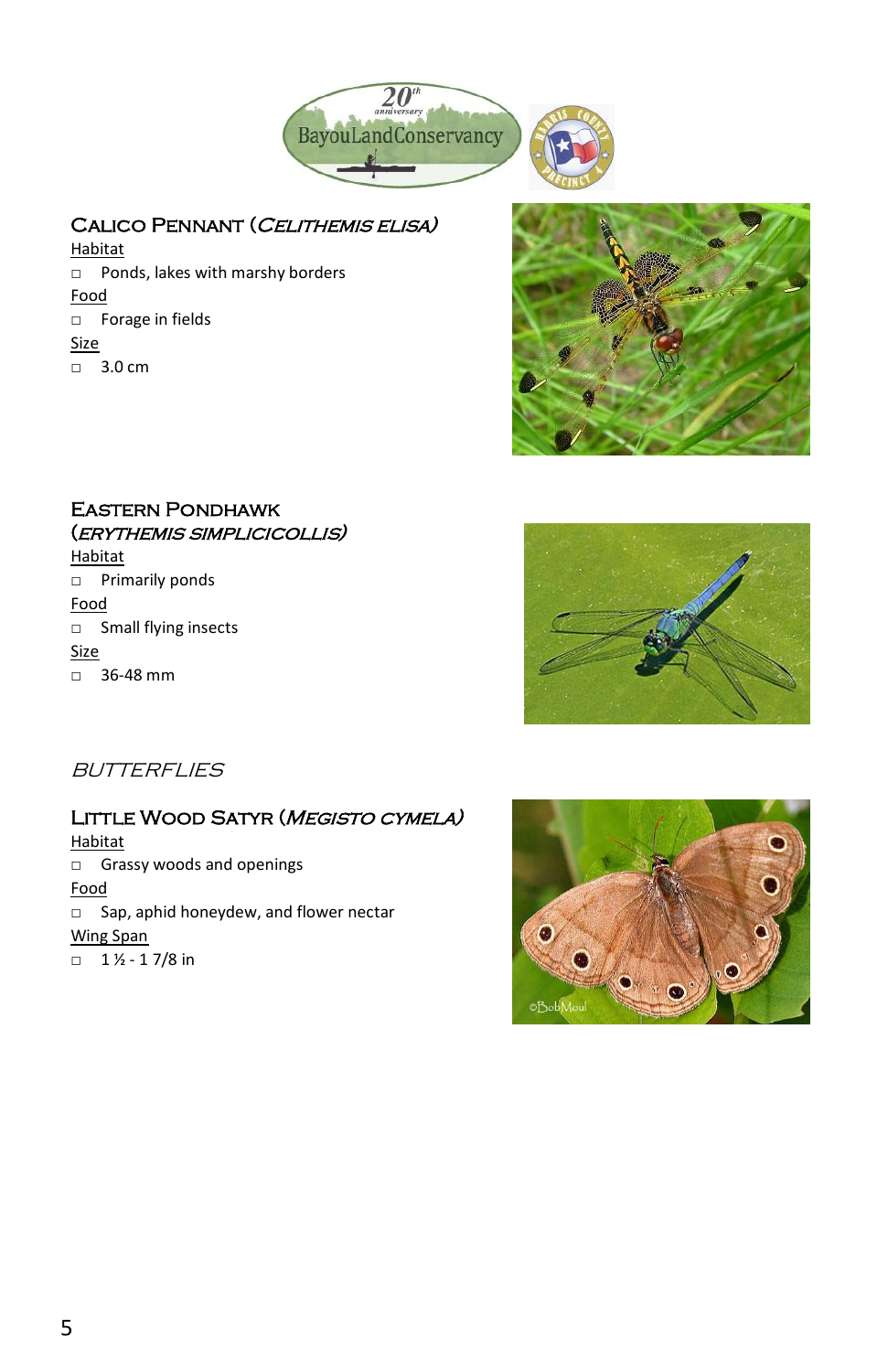

# Buckeye (Junonia coenia)

Habitat

- □ Open, sunny areas with low vegetation Food
- □ Nector from aster, chickory, gumweed, knapweed

#### Wing Span

 $\Box$  1 5/8 – 2 % in

# Red Admiral (Vanessa atalanta)

Habitat

□ Moist woods, yards, parks, marshes

Food

□ Sap flows on trees, fermenting fruit, and bird droppings

Wing Span

 $\Box$  1 % - 3 in





**BEETLES** 

# GROUND BEETLE (SCARITES SUBERRANEUS)

**Habitat** □ Temperate forests Food □ Decaying tree matter Size □ 35 - 75 mm

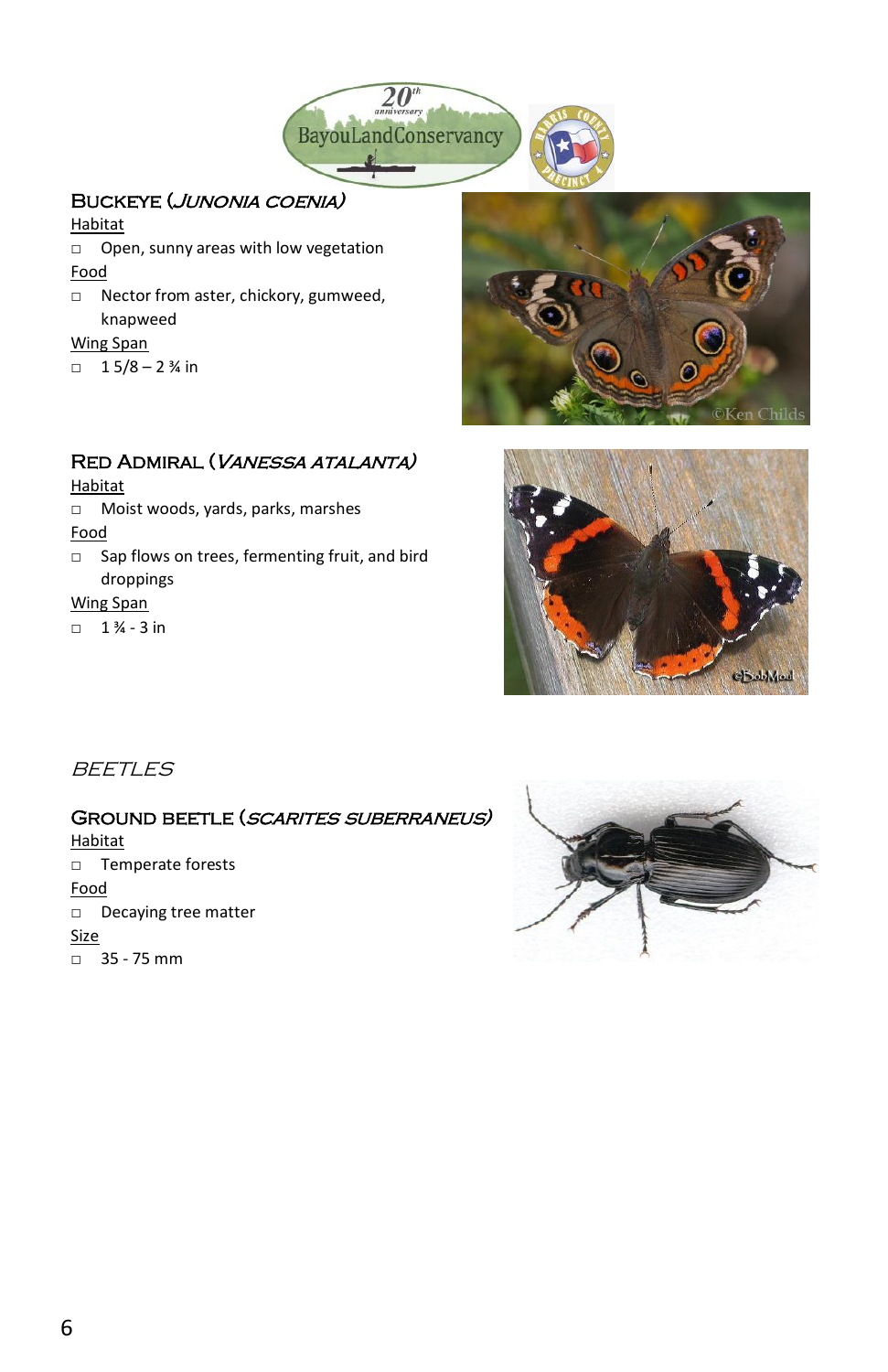

**BEES** 

# BUMBLEBEE (BOMBUS AMERICANUS)

### Habitat

- □ North-facing banks during winter hibernation
- □ Abandoned animal nests and/or holes

#### Food

- □ Nectar and pollen
- □ Honey
- Size

10 mm – 23 mm



# European Honey Bee (Apis melifera)

#### Habitat

- □ Natural hives built on tree branches and manmade hives Food
- □ Nectar and pollen

#### □ Honey

#### Size

- □ 10 mm 20 mm
- □ Females are larger

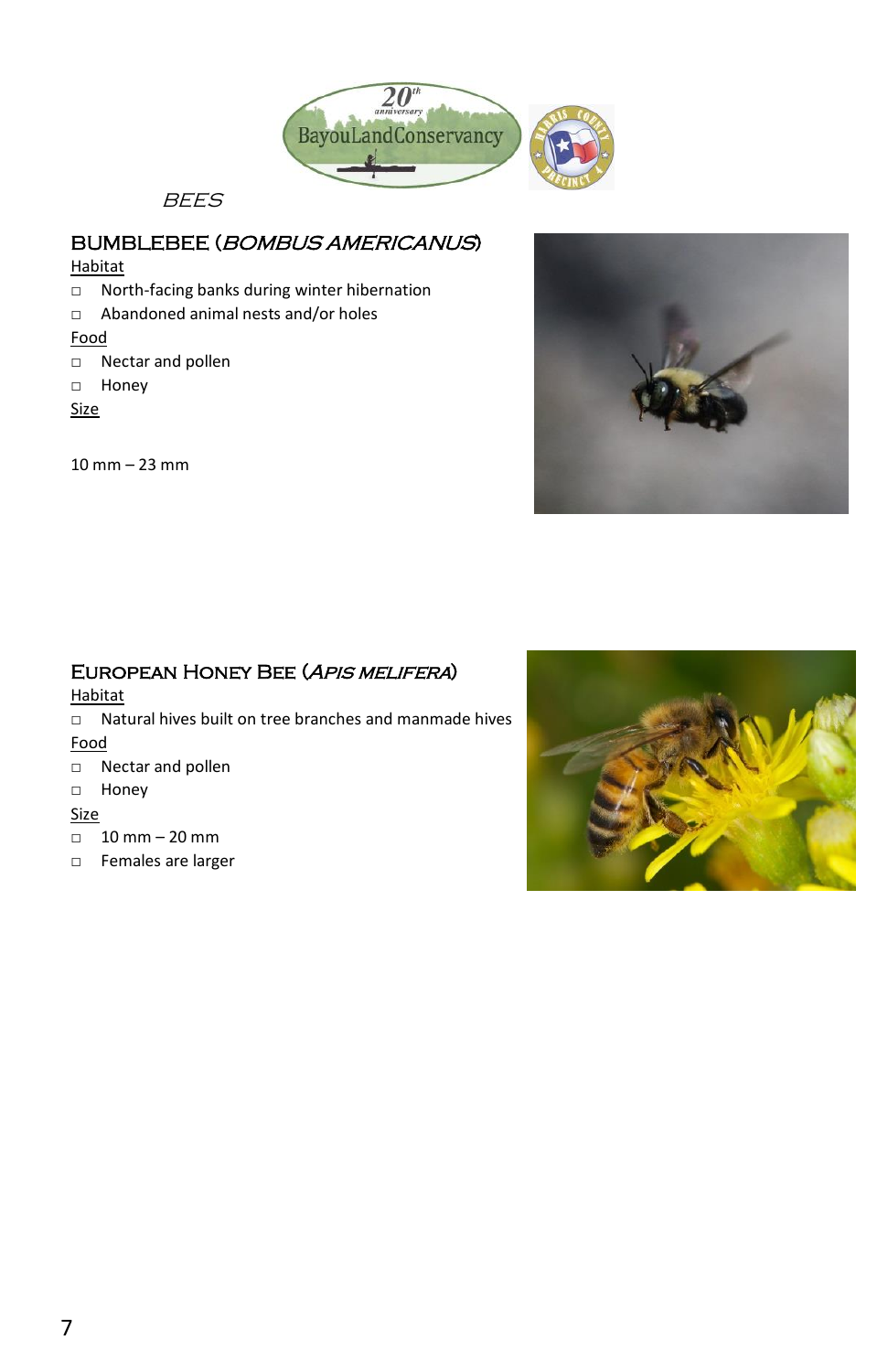

# AMPHIBIANS & REPTILES

**AMPHIBIANS** 

# Northern Cricket Frog (Acris crepitans)

### Habitat

□ Shallow ponds with vegetation and full sun or shallow gravel-lined creeks

#### Behavior

- □ Diurnal and active all year
- □ Will jump quickly away when threatened

# Southern Leopard Frog (Rana utricularia)

# Habitat

□ Shallow, freshwater habitats

#### Behavior

- □ Nocturnal
- □ Avoids predators by entering the water and swimming away





# **REPTILES**

# Green Anole (Anolis carolinensis)

#### Habitat

□ Arboreal, but ubiquitous

Behavior

- □ Both males and females have bright red dewlaps for territorial and mating displays
- □ Can change color when threatened or stressed

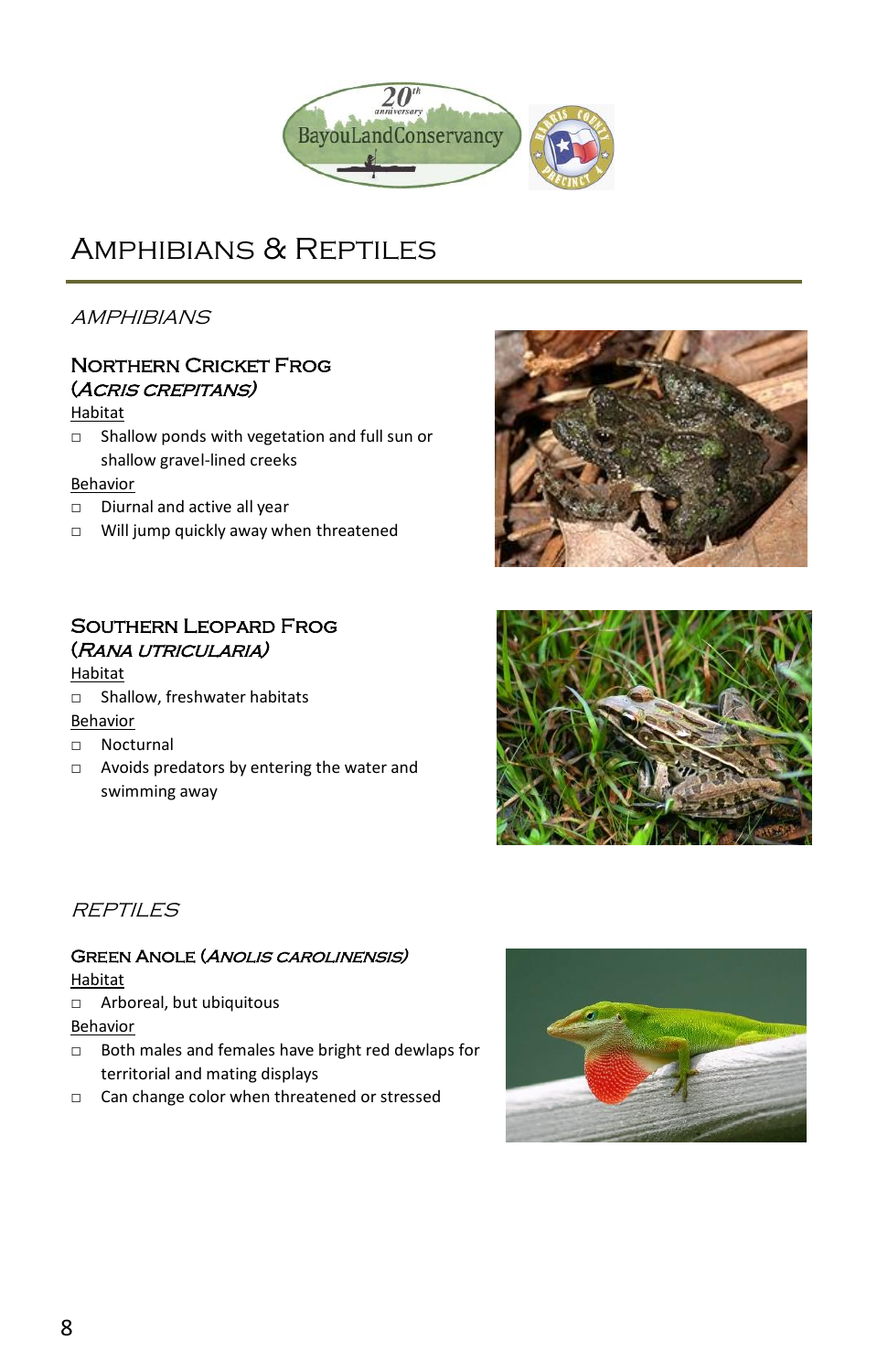

# SOUTHERN COPPERHEAD (AGKISTRODON contortrix contortix)

Habitat

□ Woodland habitats

Behavior

□ Will bite and inject its venom when threatened

#### \*WARNING\*

This snake is venomous. Avoid if at all possible.

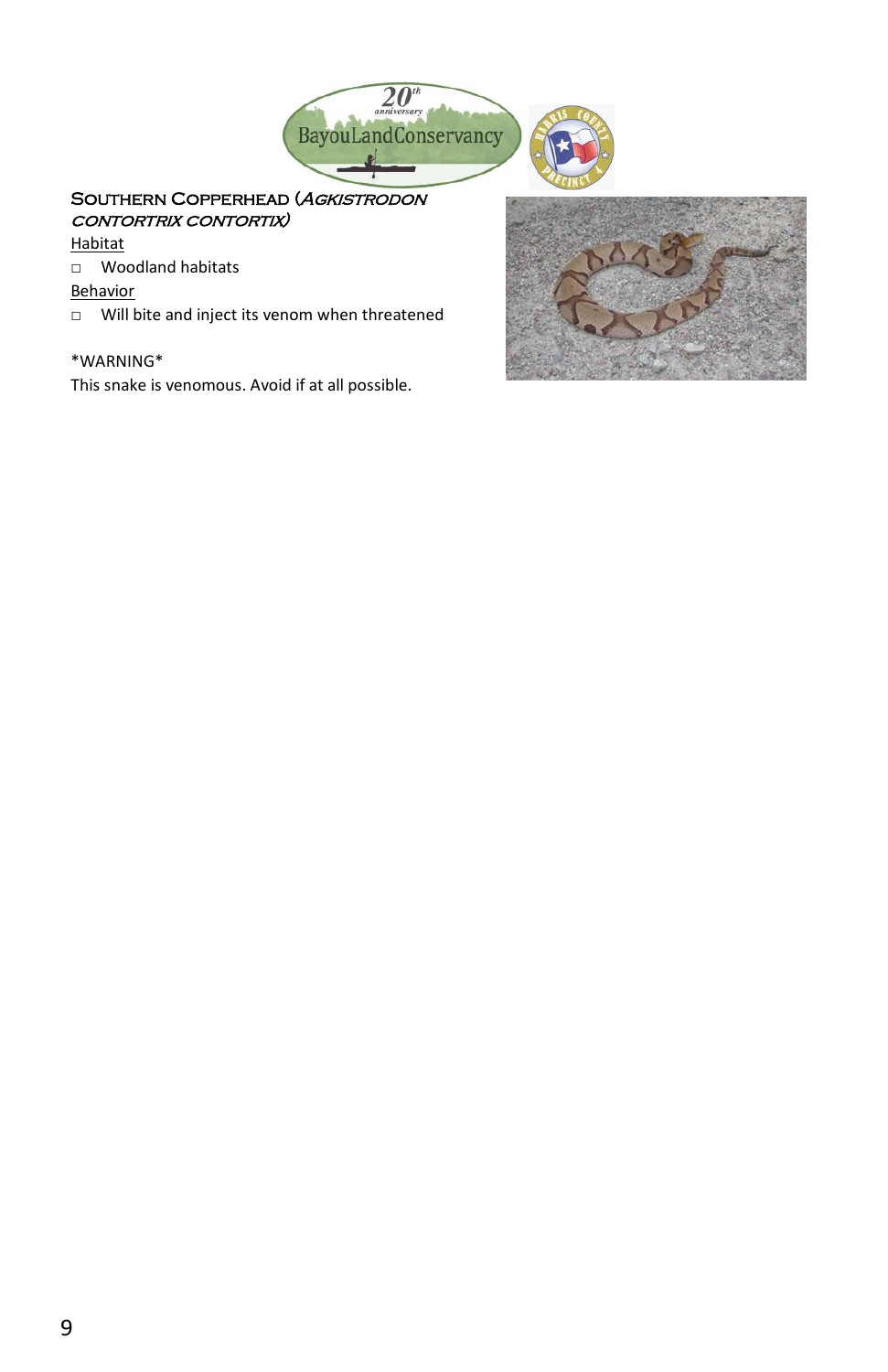

# PI ANTS

# TREES

# WATER HICKORY (CARYA AQUATICA)

Habitat

□ Grows in poorly drained, tight-textured soils that are flooded in winter and dry in summer

#### Characteristics

- □ Develops a taproot in the seedling stage
- □ Can tolerate many different soil moisture levels Uses
- □ Cleansing water drainage in low floodplains

# WATER OAK (QUERCUS NIGRA)

Habitat

□ Grows in heavy, compacted soils in wet, swampy areas

#### Characteristics

- □ Can tolerate poorly and well drained soils Uses
- □ Is used to restore bottomland hardwood forests
- □ Provides excellent shade coverage

# LOBLOLLY PINE (PINUS TAEDA)

Habitat

- □ Grows in slightly acidic soils (pH: 4.5-7.0)
- □ Very common in North America

#### Characteristics

□ Grows in a straight column

#### Uses

- □ Major timber crop
- □ Cheap and easy species often used in reclamation

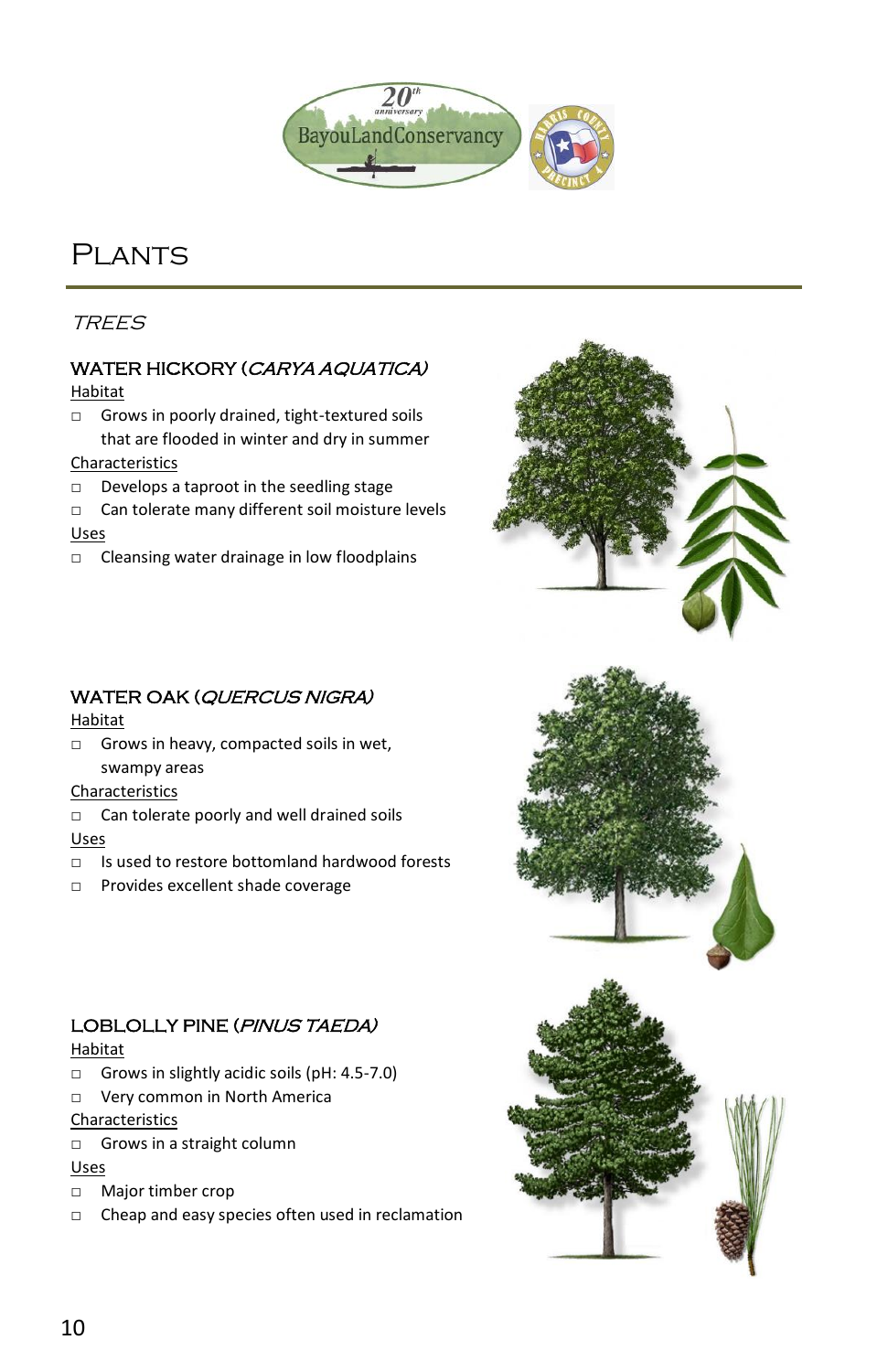

**SHRUBS** 

# AMERICAN BEAUTYBERRY (CALLICARPA AMERICANA)

Habitat

- □ Grows under canopy
- □ Found in bottomlands and on swamp edges

#### Characteristics

- □ Bright purple berries that remain on bush until winter
- □ The green foliage turns yellow in autumn

#### Uses

□ The purple berries are edible by wildlife and humans



# EASTERN BACCHARIS (BACCHARIS HALIMIFOLIA)

#### Habitat

- $\neg$  Found in wetlands
- □ Salt-tolerant

#### **Characteristics**

- □ Vibrant white blossoms
- □ Is a dioecious species (has male and female plants) Uses
- □ The white blossoms are good sources of nectar for Bees and butterflies, namely Monarchss

# COMMON BUTTONBUSH (CEPHALANTHUS OCCIDENTALIS)

#### Habitat

□ Found in wetlands and floodplains

#### Characteristics

- □ Spherical blossoms
- □ Shiny leaves

#### Uses

- □ Erosion control
- □ Popular ornamental choice



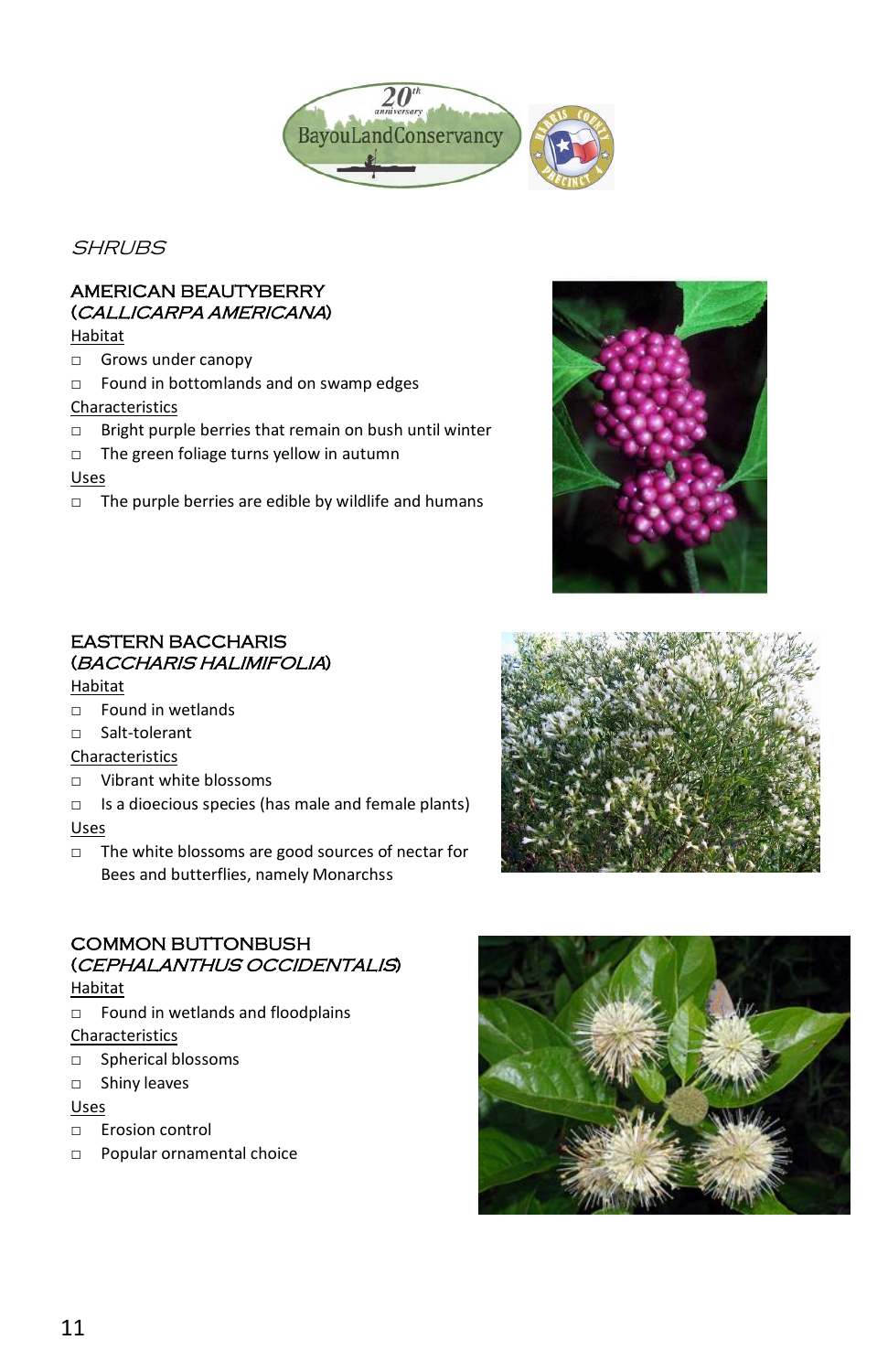

HERBACEOUS VEGETATION

# DOG FENNEL (EUPATORIUM CAPILLIFOLIUM)

Habitat

- □ Found in disturbed areas, especially alongside highways Characteristics
- □ Tall, leafy green stalks

Uses

□ Important food of Florida's scarlet-bodied wasp moth



# LATE-FLOWERING BONESET (EUPATORIUM SERATINUM)

Habitat

□ Grows in loamy soils

Characteristics

- □ Small, white blossoms grown in clusters Uses
- □ Attracts butterflies
- □ Provides nectar for pollinators